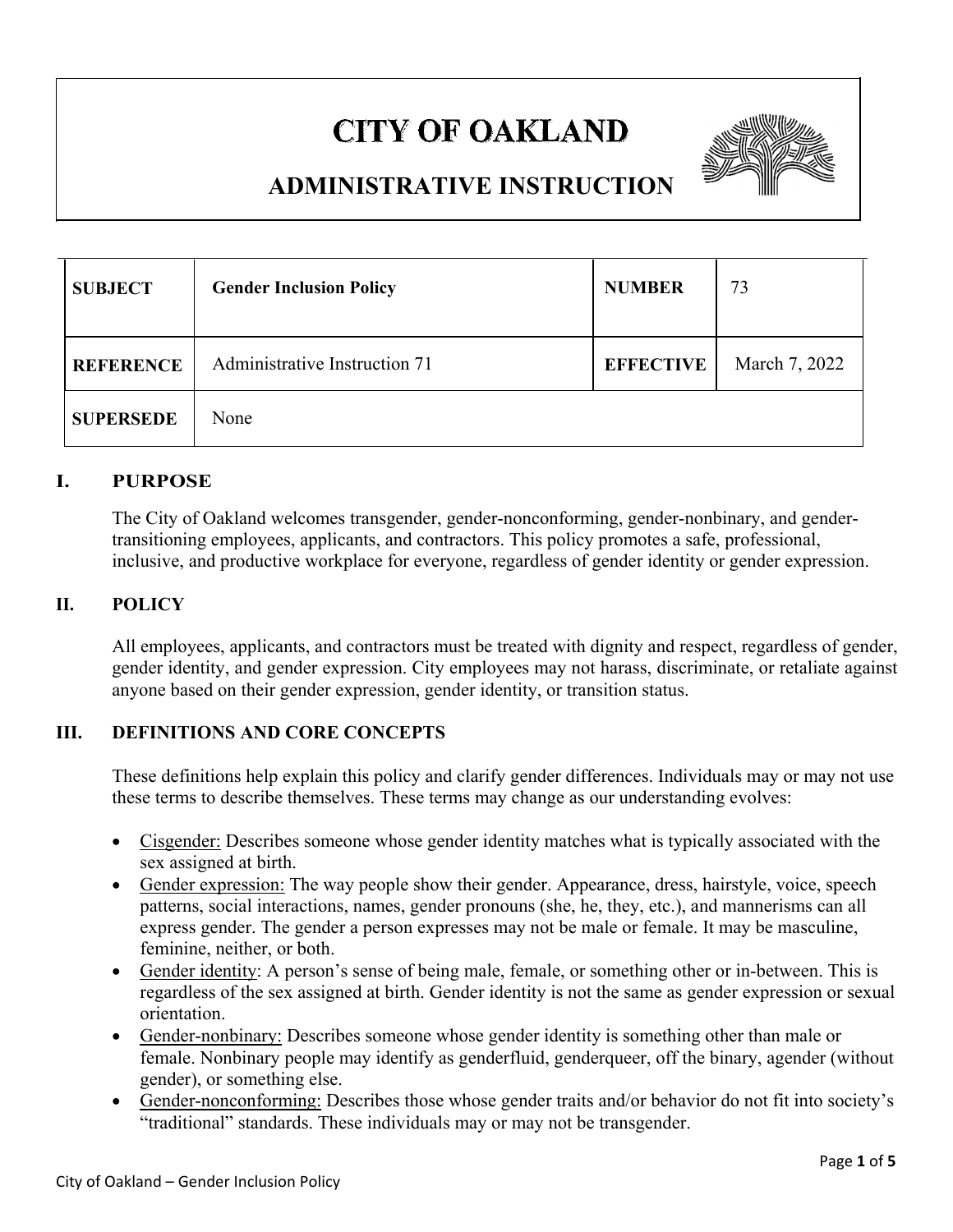- Sexual orientation: An individual's attraction to people. Straight, gay, and bisexual are some ways to describe sexual orientation. Sexual orientation is distinct from gender identity and expression. For example, transgender people can be gay, lesbian, bisexual, or straight.
- Transgender: Broadly describes those whose gender identity or gender expression is different from the sex assigned at birth:
	- o A transgender man is someone who identifies as a man, and whose sex assigned at birth was female.
	- o A transgender woman is someone who identifies as a woman, and whose sex assigned at birth was male.
	- o Those who identify as androgynous, genderqueer, nonbinary, or other identities may also consider themselves transgender.
	- o Some people described by this definition do not consider themselves transgender and may use other words. They may simply identify as a man or a woman.
- Medical and Social Transition: The process of aligning one's gender identity socially and/or with the use of medical interventions. Medical and/or social transition can vary significantly depending on a person's identity and/or goals. Social transition may include telling family, friends, co-workers, and others (coming out); changing names and/or gender on legal documents. Medical transition related care may involve accessing medical interventions, such as hormones and/or surgeries. It is important to note that medical and social transition is not always linear and can vary greatly person-to-person. Not all Transgender individuals follow the same medical or social transition process.

### **IV. CONFIDENTIALITY AND PRIVACY**

City employees, applicants, and contractors have the right to discuss their gender identity or gender expression openly or keep that information private. The medical, personal, or intimate details about someone's gender identity, transgender status, or transition are personal business. They decide when, with whom, and how much of their private information to share.

Information relating to gender identity or expression is confidential under state privacy laws. Individuals must consent before anyone besides themselves shares any of their personal, confidential information.

Managers and supervisors must also be sensitive to transgender or gender-nonconforming employees' special concerns, such as safety, privacy, transitioning, etc.

Spreading rumors or gossiping about anyone's gender identity or gender expression is inappropriate and in violation of this policy. This type of behavior also violates the City's Anti-Discrimination Policy (Administrative Instruction 71) and the Code of Conduct Policy (Administrative Instruction 596). These policies are available to employees through the New Employee Orientation, the City's Intranet, and their supervisors.

#### **V. TRANSITIONING**

Many employees continue to work while they socially transition or pursue gender affirming medical interventions. Some employees seek gender affirming medical interventions as part of their gender transition, while others may not. Departments and Human Resources Management staff must foster a respectful work environment for individuals socially transitioning or seeking gender affirming medical care.

Aside from name and pronouns, all other personal information about a transgender and/or gender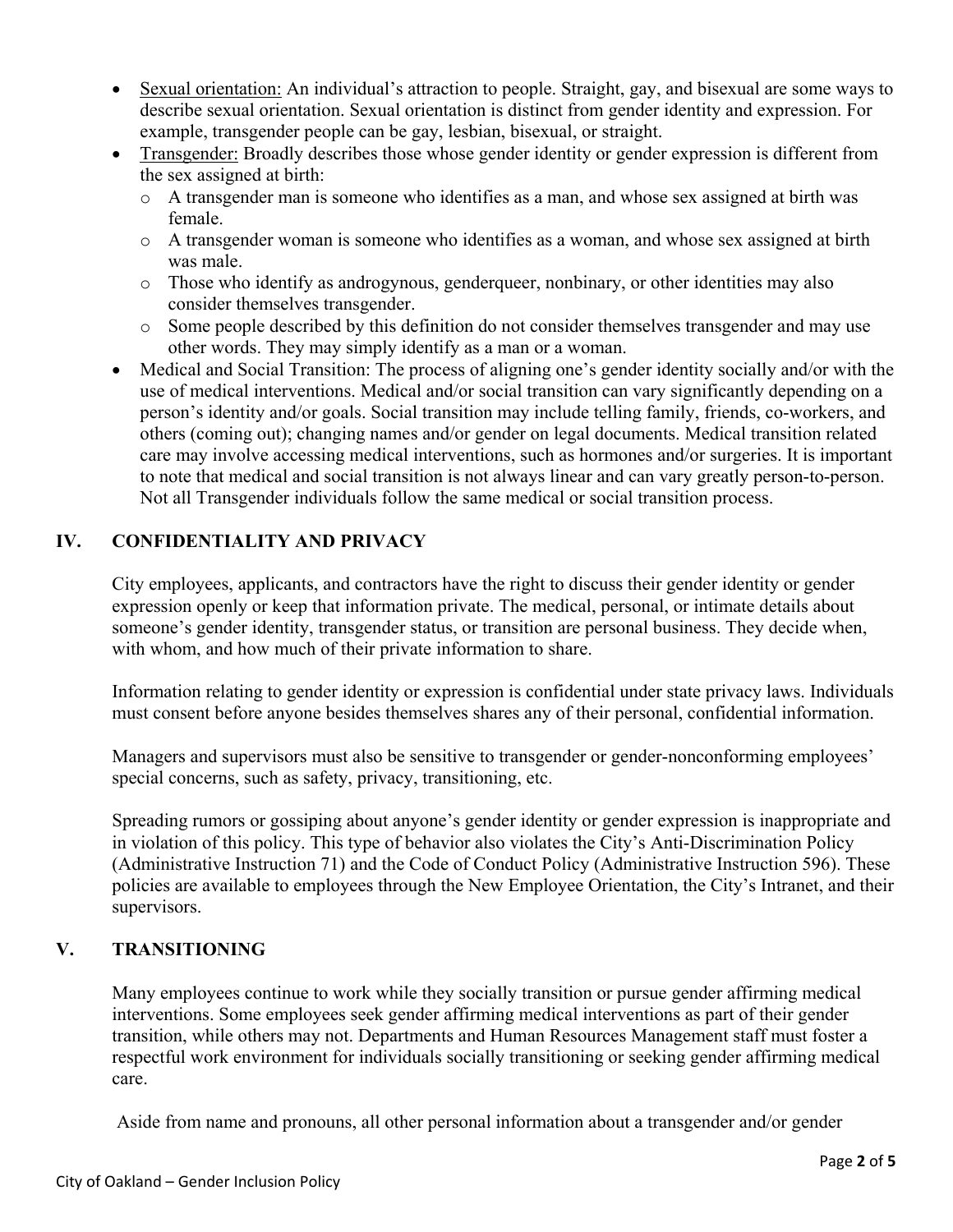diverse employee remains confidential and must not be discussed or released without the employee's prior consent, as noted in the confidentiality section of this policy.

#### **VI. NAMES AND PRONOUNS**

Employees, applicants, and contractors must be addressed by the names and pronouns they choose. An employee may request a chosen name on the identification badge issued by the Department of Human Resources Management (DHRM). Employees may also request that their email addresses reflect their chosen names.

Employees must use their legal names for certain purposes, such as payroll, retirement accounts, benefit accounts, departmental badges, and other official documents.

City employees are encouraged, but not required, to include in their email signatures and other correspondence the pronouns to be used in referring to them.

#### **VII. APPEARANCE AND ATTIRE**

Transgender and gender non-conforming employees have the right to dress in a way that corresponds with their gender identity and/or gender expression. Attire must align with departmental dress codes. Dress codes shall not vary based on gender.

#### **VIII. ACCESS TO GENDER-SPECIFIC FACILITIES**

Restrooms, locker rooms, and other facilities are open to City employees, applicants, and contractors, regardless of their gender identities. Employees may use gender-specific facilities that correspond with their gender identity. The City encourages departments to use all-gender restrooms, although transgender and gender-nonconforming employees are not required to use these restrooms. City employees cannot harass or question individuals about their facility choices.

#### **IX. GENDER-SPECIFIC WORKPLACE ASSIGNMENTS AND DUTIES**

Transgender and gender-nonconforming employees will be assigned in a manner consistent with their gender identity and/or gender expression for gender-specific job assignments (including sleeping arrangements).

Employees are entitled to use facilities and shared spaces that correspond to their gender identity and/or gender expression. Managers and supervisors must make reasonable efforts to provide access to facilities in a way that allows employees to keep their transgender or gender-nonconforming status confidential.

#### **X. REPORTING VIOLATIONS**

Discrimination or harassment based on sex, gender, gender identity, or gender expression is a violation of this and other City policies, including the City's Anti-Discrimination Policy, Administrative Instruction 71, and could result in discipline, up to and including termination.

The City requires managers and supervisors (and encourages all employees) to report harassing,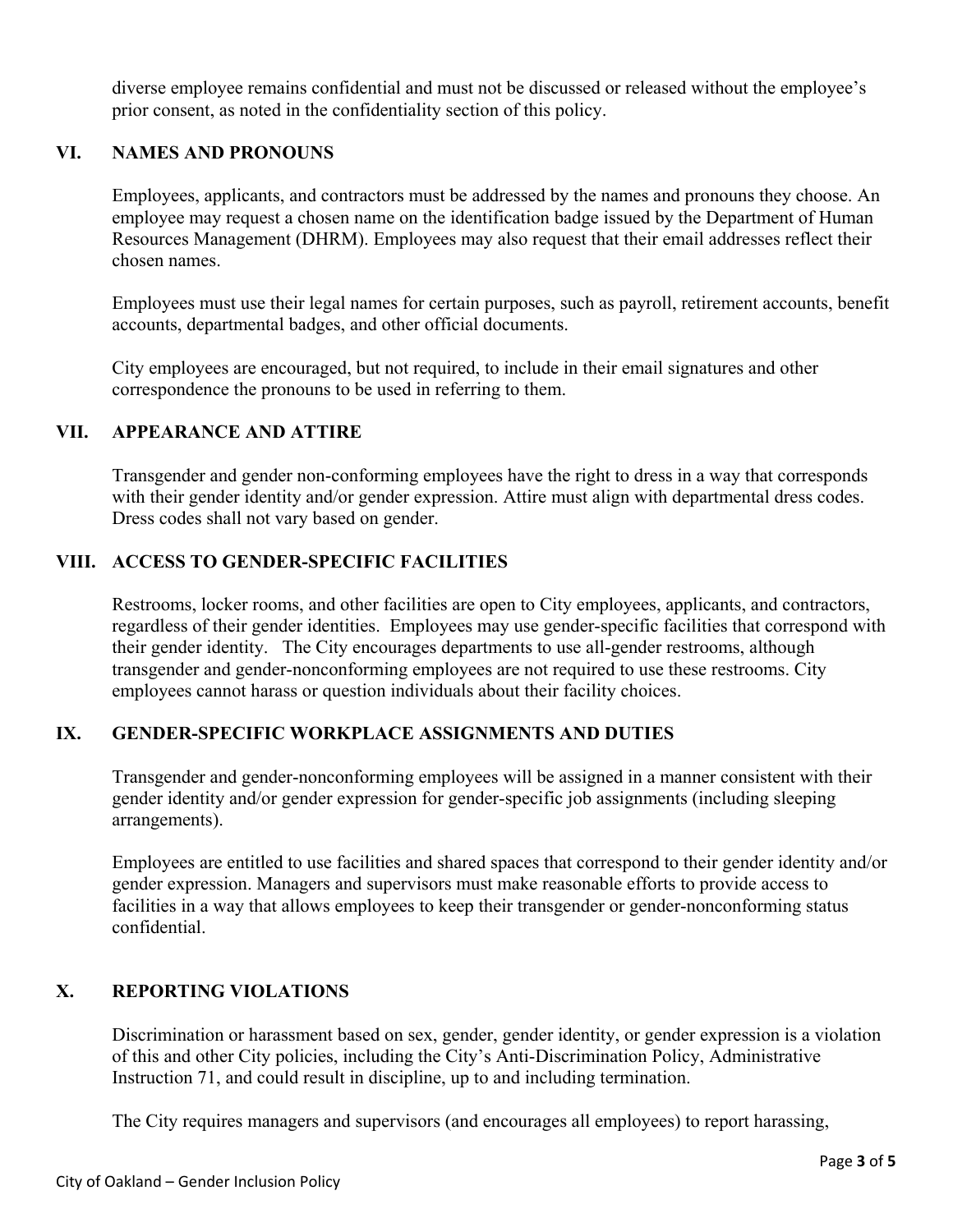retaliatory, or discriminatory behavior. It does not matter if the behavior is directed at themselves or coworkers. The City's Anti-Discrimination Policy (Administrative Instruction 71) has more information about reporting violations. City policy prohibits retaliation against anyone who reports or files a complaint or helps in the investigation of a complaint.

If a supervisor receives a complaint, or if a supervisor becomes aware of potential discriminatory, harassing, or retaliatory behavior, the supervisor must *immediately* report it to the Department Head or to the City's Employment Investigations and Civil Rights Compliance Department (EICRC). Any supervisor who fails to report such a complaint or behavior may be subject to discipline pursuant to Administrative Instruction 71.

Employees or applicants who believe they have experienced discrimination, harassment, or retaliation in violation of this policy should report the incident and the individuals involved right away.

For more information, to request training for your workgroup, or to file a complaint, contact any of the following, either verbally or in writing:

- Any City supervisor or manager.
- The Employment Investigations and Civil Rights Compliance Department (EICRC) at (510) 238-3500.

#### **Responsible Party 4.1 Action**

**Department Heads, Managers and Supervisors** 

- 1. Responsible for conducting themselves appropriately and in accordance with this Policy.
- 2. Responsible for ensuring a copy of this Policy is provided to current employees and newly hired employees, in addition to redistributing the policy to current employees on a regular basis.
- 3. Responsible for monitoring the work environment to ensure that it is free from discriminatory, harassing or retaliatory behavior based on gender.
- 4. Responsible for participating in the City's gender inclusion related training programs.
- 5. Responsible for making all subordinates, including interns, volunteers, and part-time employees, aware of this policy.
- 6. Responsible for reporting all complaints and potential violations of which they become aware, as required by this Policy.
- 7. Responsible for taking appropriate remedial actions, as required by EICRC and Employee Relations.
- 8. Understanding that a failure to report complaints or violations of this Policy may result in disciplinary action.